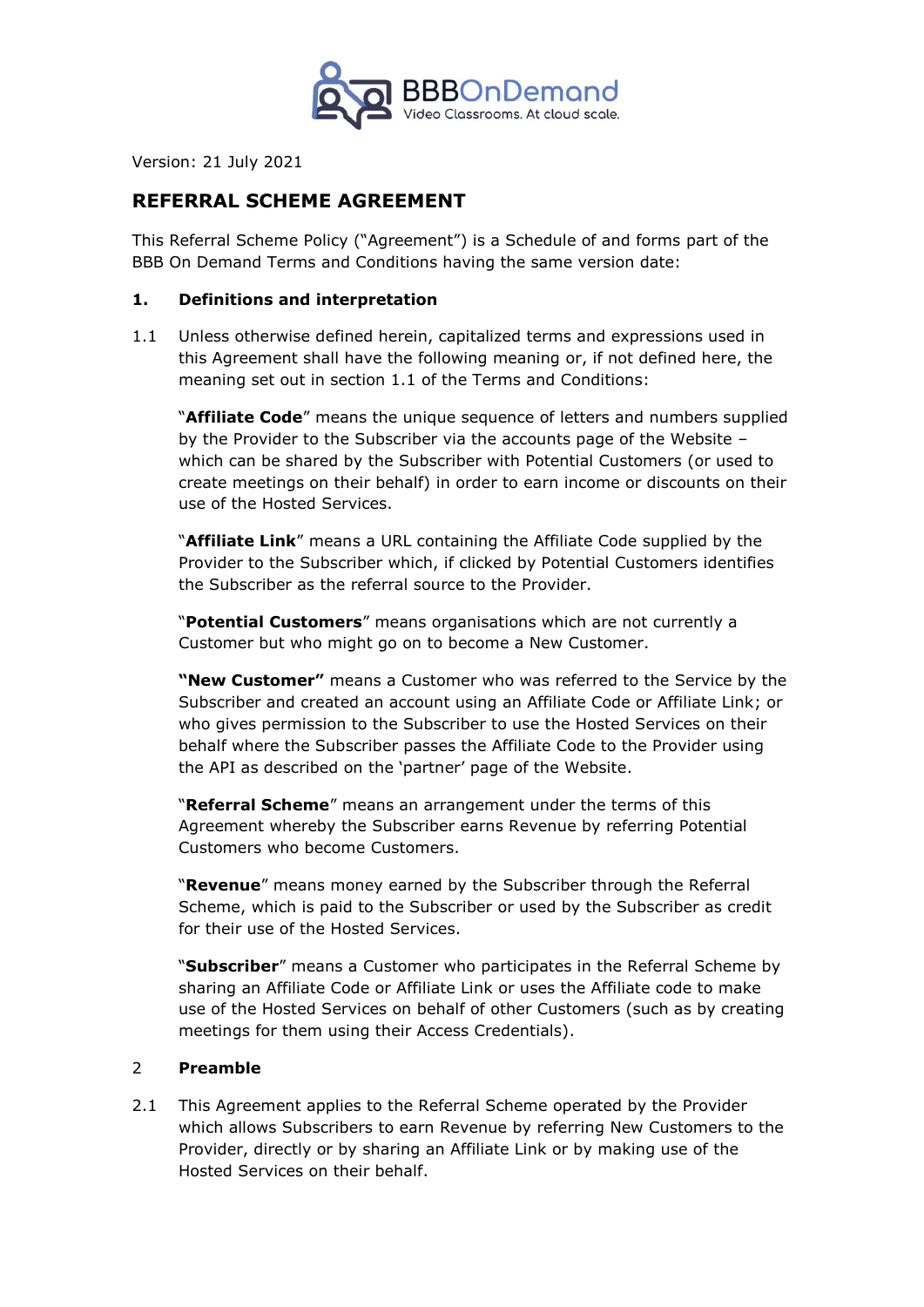2.2 Subscribers are deemed to be bound by the terms of this Agreement if and whenever they share the Affiliate Code on the internet or directly with third parties or pass the Affiliate Code to the API when using the Hosted Services on behalf of other Customers.

## 3. **Eligibility**

- 3.1 In order to participate in the Referral Scheme a Subscriber must have a valid payment card set up on the Website.
- 3.2 Subscribers may refer more than one Potential Customer and will earn Revenue for all Potential Customers that become New Customers. Those New Customers may if they wish join the Referral Scheme.
- 3.3 For the avoidance of doubt, the Referral Scheme shall apply to the current Hosted Services. In the event that the Provider offers any revised, enhanced or different service, then it shall be at The Provider's option whether or not it extends the Referral Scheme to any new service.

## 4. **Distribution of Affiliate Codes & URLs**

- 4.1 The Provider may from time to time make available to Subscribers a Referral Code and Affiliate Link. The Affiliate Codes shall be unique to each Subscriber.
- 4.1 The Subscriber may pass the Affiliate Code and or the Referral Link to an unlimited number of Potential Customers. The Provider permits Subscribers to share Affiliate Codes on their owned websites, social media and in relevant forums and communities, and to refer to The Provider in doing so. Subscribers agree to provide details to The Provider on request as to how they have distributed Affiliate Codes and/or Referral URLs.
- 4.2 Subscribers shall not distribute the Affiliate Code or Affiliate Link:
	- (a) in exchange for any payment or other benefit from a third party; or

(b) in any publication for which they have been paid by a third party (e.g. a sponsored blog post); or

(c) in any manner which has the aim or effect of damaging the business or reputation of the Provider or any of its commercial partners; or

- (d) on any discount code website, voucher website or any similar service; or
- (e) using paid advertising to promote their Affiliate Code; or
- (f) create any website specifically to promote their Affiliate Code; or

(g) purchase any advertising keywords for any internet search engine (e.g. Google Adwords) to promote the Affiliate Code; or

(h) in any manner which breaks any applicable law; or

(h) without making clear that the Subscriber will receive financial remuneration if the Potential Customer signs up to the Hosted Services.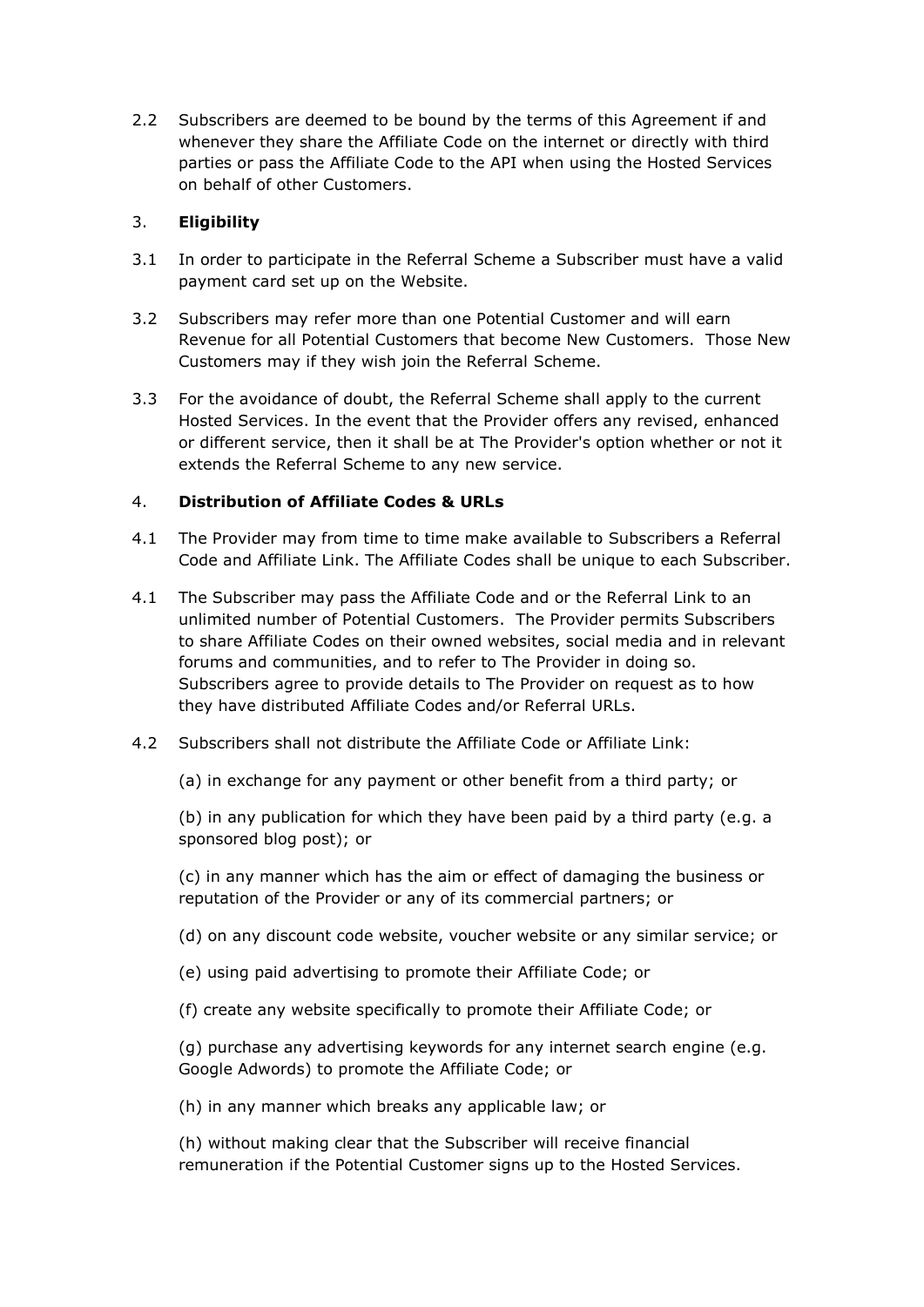### **5. Using an Affiliate Code**

- 5.1 Potential Customers can use an Affiliate Code by clicking on an Affiliate Link. This takes them to the Website and the Affiliate Code is stored in the 'session' tracked by a cookie. If the Potential Customer chooses to create an account on the Website during the lifetime of the session, the Affiliate Code is stored in the database – creating a link to the referring Subscriber.
- 5.2 The Provider has taken steps so that Affiliate Code is stored in the cookie so that even if the Potential Customer returns to the website and creates an account at a later time or after restarting the browser, the Affiliate Code will still be detected. This process is however not entirely under the control of the Provider and depending on the browser settings or security software installed by the Potential Customer or technical errors, or the user choosing a different browser, or excessive delay, or clearing browser cookies, it is possible that the Affiliate Code will be lost and no link will be created between the Subscriber account and the account created by the Potential Customer. The Provider will make a reasonable effort to ensure the link is created but cannot guarantee that this will take place.
- 5.3 In the alternative, the Subscriber can share the Affiliate Code directly with Potential Customers, who can if they wish enter this into the form on the Website when they are creating an account.
- 5.4 It is only possible to use the Affiliate Code as described in pt. 5.1, 5.2, 5.3 at the time the Potential Customer creates a new account on the Website. A Referral Code cannot be added retrospectively.
- 5.5 In the alternative, if a Customer has authorised the Subscriber to use their Access Credentials to use the Hosted Services (for example creating meetings for them using an integration in a SAAS offering of the Subscriber) – the Subscriber can add the Affiliate Code to the Access Credentials as described on the 'partners' page of the Website. The Provider will detect the Affiliate Code and treat the Customer as a referral from the Subscriber under the terms of this agreement.

### **6. Revenue Sharing**

- 6.1 From the time a New Customer is linked to a Subscriber using an Affiliate Code, as described in section 5, the Provider shall award the following Revenue to the Subscriber identified by that Affiliate Code:
- 6.2 For each subsequent month up to a maximum of two years, the account of the Subscriber will be credited with an amount based on billing of the New Customer in the previous month per the following calculation:

(a) Take the total amount billed and *successfully charged* for activities in the previous month.

(b) Deduct any tax included in this amount, such as VAT

(c) Calculate 5% of the remaining sum – which is the revenue share for the referring Subscriber from the activity of the New Customer.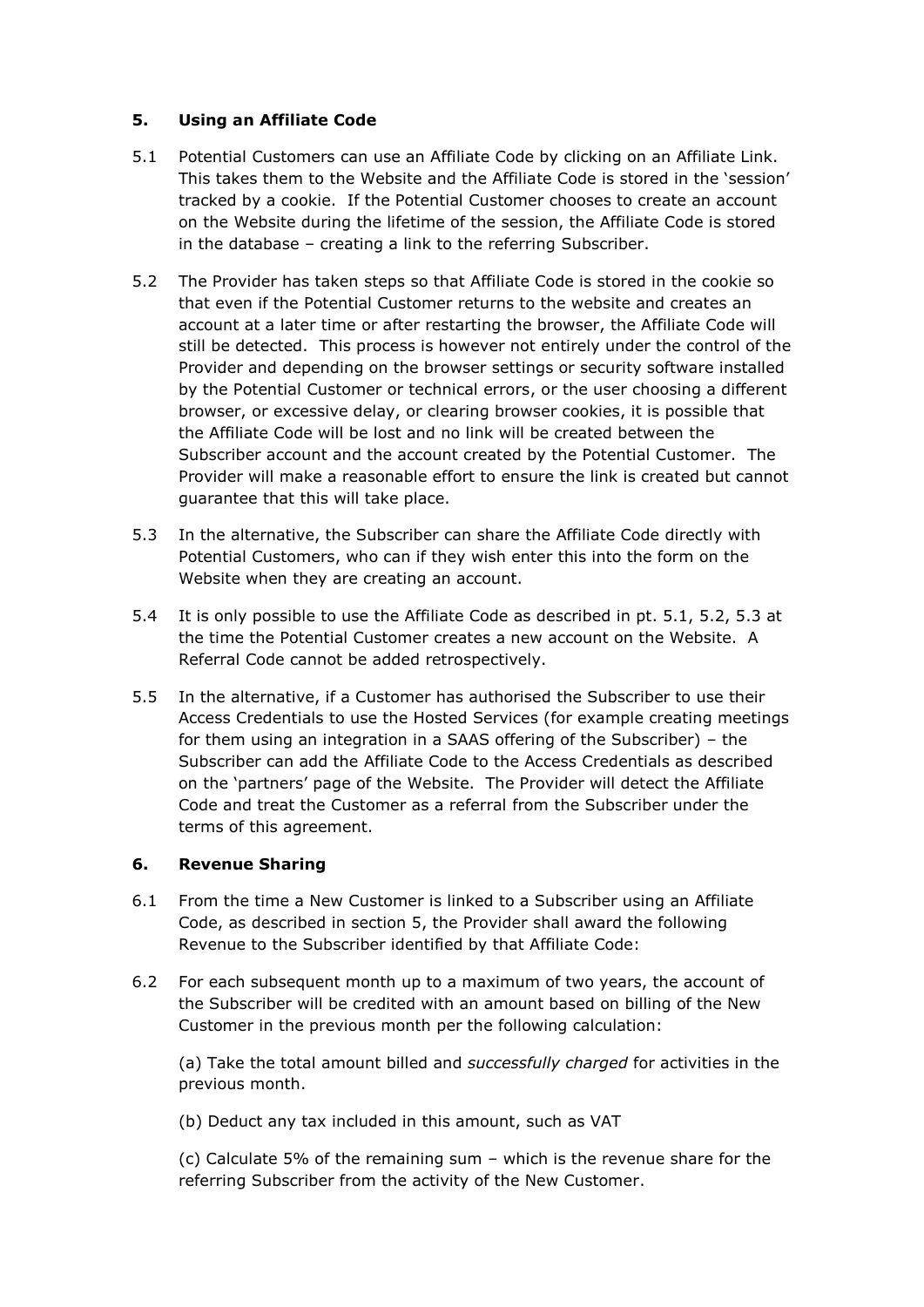- 6.3 No revenue share is paid on amounts that are unpaid or under dispute the phrase *successfully charged* in clause 5.2 means cleared funds after a reasonable delay to ensure there is no dispute or call back charge.
- 6.4 The Revenue is credited to the Stripe account linked to the Subscriber account and the credit card entered by them. The Subscriber can use this credit to reduce their own bill in using the Hosted Services or – if the account is in credit after their use of the Hosted Services – the balance will transferred to them via their payment card.
- 6.5 The minimum credit that will be transferred to the Subscriber is \$20 and any balance below that will remain on account and rolled to subsequent months until it is above this amount whereupon payment will be made to the Subscribers payment card.
- 6.6 Where a Subscriber successfully refers more than one New Subscriber, the Revenue sharing shall apply cumulatively

## **7. Disclaimer**

- 7.1 The Provider offers the Referral Scheme on a temporary basis in good faith and at its sole discretion. Subscribers shall utilise the Referral Scheme in good faith, and acknowledge that insofar as permitted in law, the Provider shall not have any liability in connection with the Referral Scheme. The Provider's decisions as to the validity of any Affiliate Code and as to any party's entitlement to any discount under this Referral Scheme shall be final and binding. The Provider has the right to amend these Terms without notice, and shall post amended Terms on its website.
- 6.2 Notwithstanding any provision of these Terms, The Provider retains the right at any time without reason, at The Provider's sole direction, to: (i) amend, withdraw and/or suspend the Referral Scheme (in whole or in part); and/or (ii) exclude any particular Subscriber(s) from the Referral Scheme. Should The Provider decide to materially amend the Referral Scheme, or to withdraw or suspend it (in whole or in part), The Provider shall provide Subscribers with at least one (1) months' notice by email, unless such amendment, withdrawal or suspension is due to breach of these Terms or any other contract the Provider has with the Subscriber, in which case The Provider may cease that Subscriber's rights under the Referral Scheme immediately without notice. The Provider does not guarantee the availability or continuation of the Referral Scheme for any period. Additionally, where a Subscriber has breached these Terms or any other terms and conditions applying to use of the Service, the Provider retains the right to reclaim the value of any Revenue Share granted to such Subscriber.

### **7. Transfer**

7.1 Referral discounts may be assigned from one Subscriber to another where the change in Subscriber details is required only to reflect a change in the legal form of a Subscriber (e.g. sole trader incorporating a limited company).